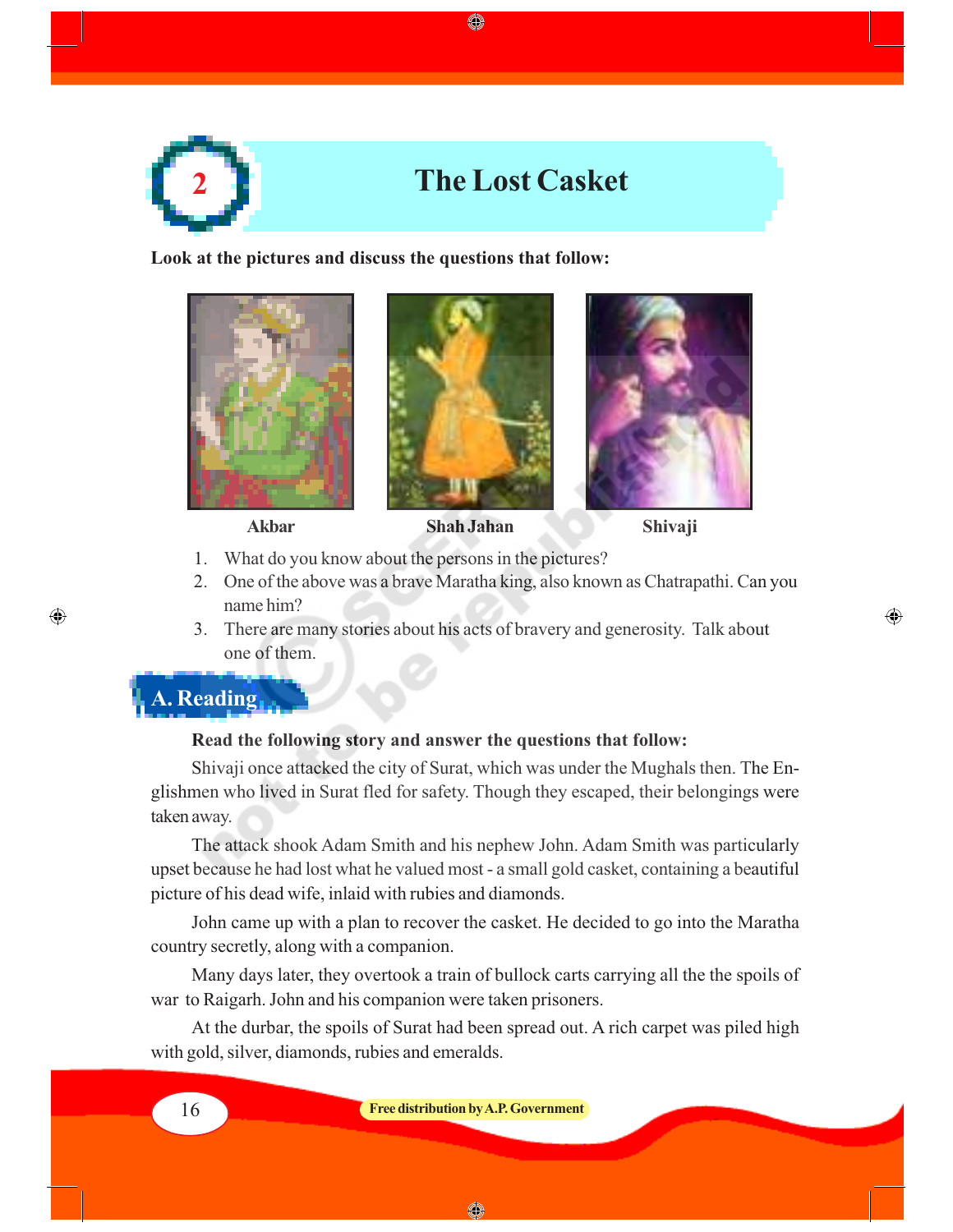

◈

There, along with the rest of the loot, stood the casket. Now, John saw Shivaji for the first time. He wondered how to get a private audience with the king. Luckily for him, Shivaji was curious about the Englishman in his court.

 $\bigoplus$ 

"What brings you to Raigarh?'' asked Shivaji. John told him the whole story. Shivaji listened. He explained that everything was now the property of the State and it would be unfair to his people to give away even a part of it. He added that he was freeing John but that he would have to leave Raigarh within three days.

The next evening, John went to a lonely part of the fort, which overlooked the surrounding country. After watching the sunset, he turned to go back. Ahead of him, he saw a single Maratha soldier walking, head down, as if lost in thought. The next minute, John realised with shock that the soldier was being stalked by three men! All at once the three men drew their swords and rushed upon the solitary figure. But the soldier with remarkable swiftness threw off his heavy shawl, drew his sword and ran to a narrow passage between two blocks of stone. In that position, he waited and was ready for his attackers.

**Free distribution by A.P. Government** 17

◈

 $\bigoplus$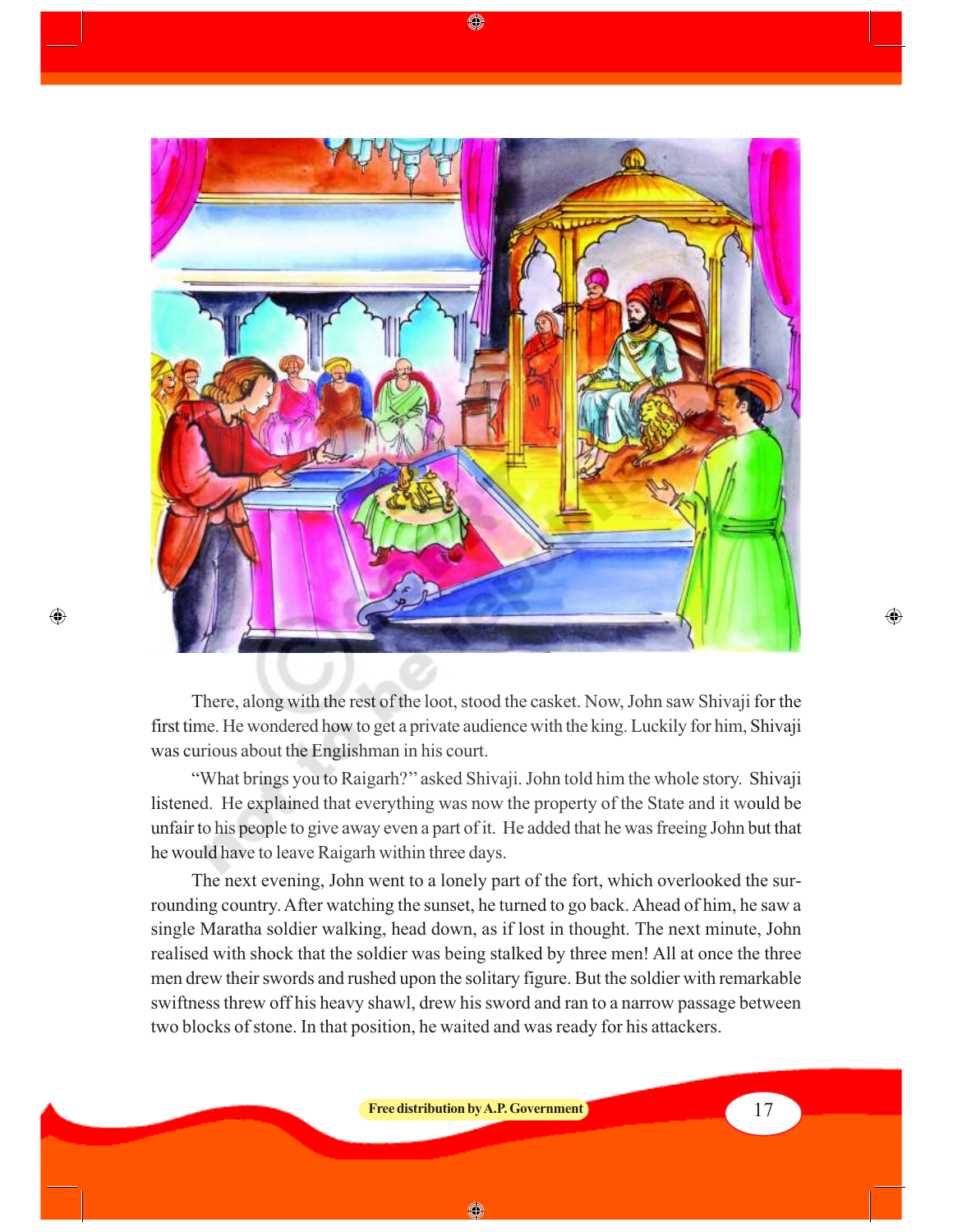John had no weapon except a stout walking stick, but he struck the last attacker with it and knocked him to the ground. The next man turned savagely on John and thrust his sword under his arm, but it only plunged into his thick overcoat. As he withdrew the sword, John fell upon him, and using all his strength, threw him down and pinned him to the ground. He then turned to the remaining two men.

◈

To his surprise, he found that the lone Maratha soldier was none other than the great Shivaji himself. Though his enemy was taller and stronger, Shivaji more than made up for this by the quickness of his movements and his wonderful skill with his sword, the famous Bhawani. It flashed like lightning and he soon drove it through the heart of the attacker.

Shivaji turned to John who rose to his feet to greet him. The man beneath John took advantage of this, leapt to his feet, and attacked Shivaji. But he lost his balance and fell over the parapet to the rocks below. A smile lit up Shivaji's face as he looked at John. " You have saved my life today and thereby prevented a tragedy. Ask what you will, for there is nothing I can refuse to one who has done so much for the Maratha people." At the durbar next morning, the casket was waiting for John. Shivaji also gave him a necklace of precious pearls, and arranged to send him back to Surat.

# **Glossary**

 $\bigcirc$ 

| $\casket(n)$ :  | a small, decorated box for keeping jewellery and valuables          |
|-----------------|---------------------------------------------------------------------|
| spoils $(n)$ :  | the benefits that someone gets when they win something, for example |
|                 | a war                                                               |
| audience with:  | a formal meeting with a very important person                       |
| stalk (v):      | follow and watch in a threatening way                               |
| savagely (adv): | violently                                                           |
| $plunge(v)$ :   | to move or fall suddenly                                            |
| assassin(n):    | someone who kills an important person for political reasons         |
|                 |                                                                     |

⊕

### **I. Answer the following questions:**

- 1. Why was Adam Smith so possessive about the casket?
- 2. How did John reach Shivaji's durbar?
- 3. Why did John wish to have a private audience with the king?
- 4. Why do you think Shivaji disguised himself as a soldier?
- 5. What did John do to save the soldier?
- 6. What surprised John in the fight?
- \* 7. What would have happened, if John had not saved Shivaji?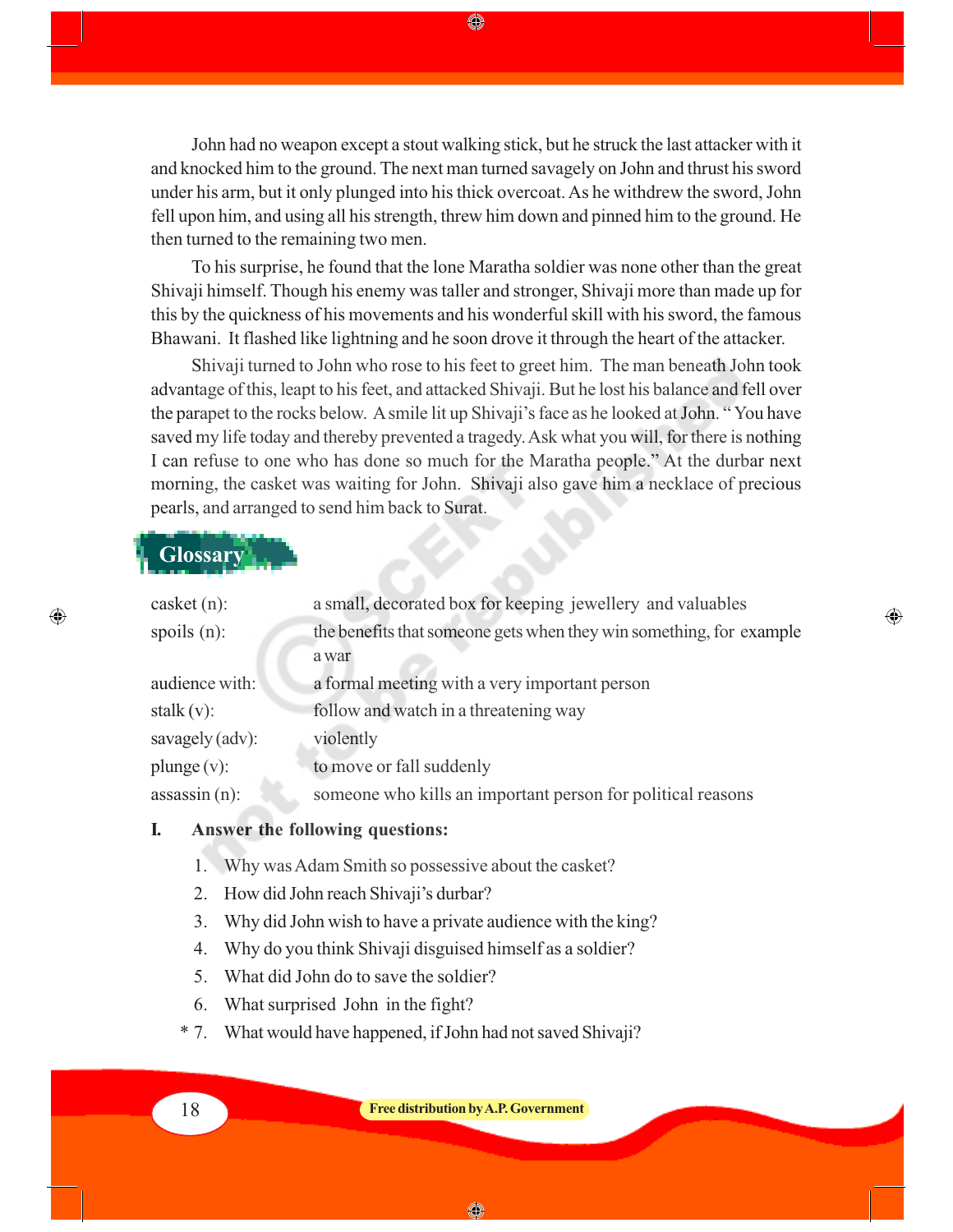\* 8. Do you agree that John was as brave as Shivaji? Justify your answer.

◈

- 9. How did Shivaji repay John?
- 10. Which line in the last paragraph tells us about Shivaji's generosity?
- \*11. What qualities of Shivaji impress you / inspire you most?
- \*12. If you were John, would you save Shivaji? Justify your answer.

# **II. Say whether the following statements are True or False. Correct the false statements.**

- 1. Surat was under the control of Englishmen at the time of Shivaji's attack.
- 2. The casket was one among the spoils of Surat displayed at the durbar.
- 3. Shivaji agreed to give back the casket when he listened to the whole story in the durbar.
- 4. John did not know before the fight that the lone soldier was Shivaji.
- 5. Adam Smith was not worried about the loss of the small casket.
- 6. All the three men who attacked Shivaji got killed in the fight.
- 7. Shivaji was pleased with the heroic fight of John.

# **III. Rearrange the following sentences in the order as they occur in the text.**

- 1. One evening when a Maratha soldier was walking in the fort, three men attacked him violently.
- 2. At the end, the casket was returned to John.
- 3. Shivaji expressed his gratitude to John by presenting him precious necklace.
- 4. John was shocked to know that the Maratha soldier was none other than Shivaji.
- 5. Shivaji killed the assassin with his sword, the Bhawani.
- 6. Shivaji refused to give away the casket to John because it belonged to his people.
- 7. When Shivaji attacked the city of Surat, the Englishmen fled for safety.



⊕

# **I. Look at the following words,**

# **quickness swiftness**

The above words are nouns, but they are formed when the suffix "-ness" is added to

the adjectives "quick" and "swift."

**Free distribution by A.P. Government** 19

⊕

◈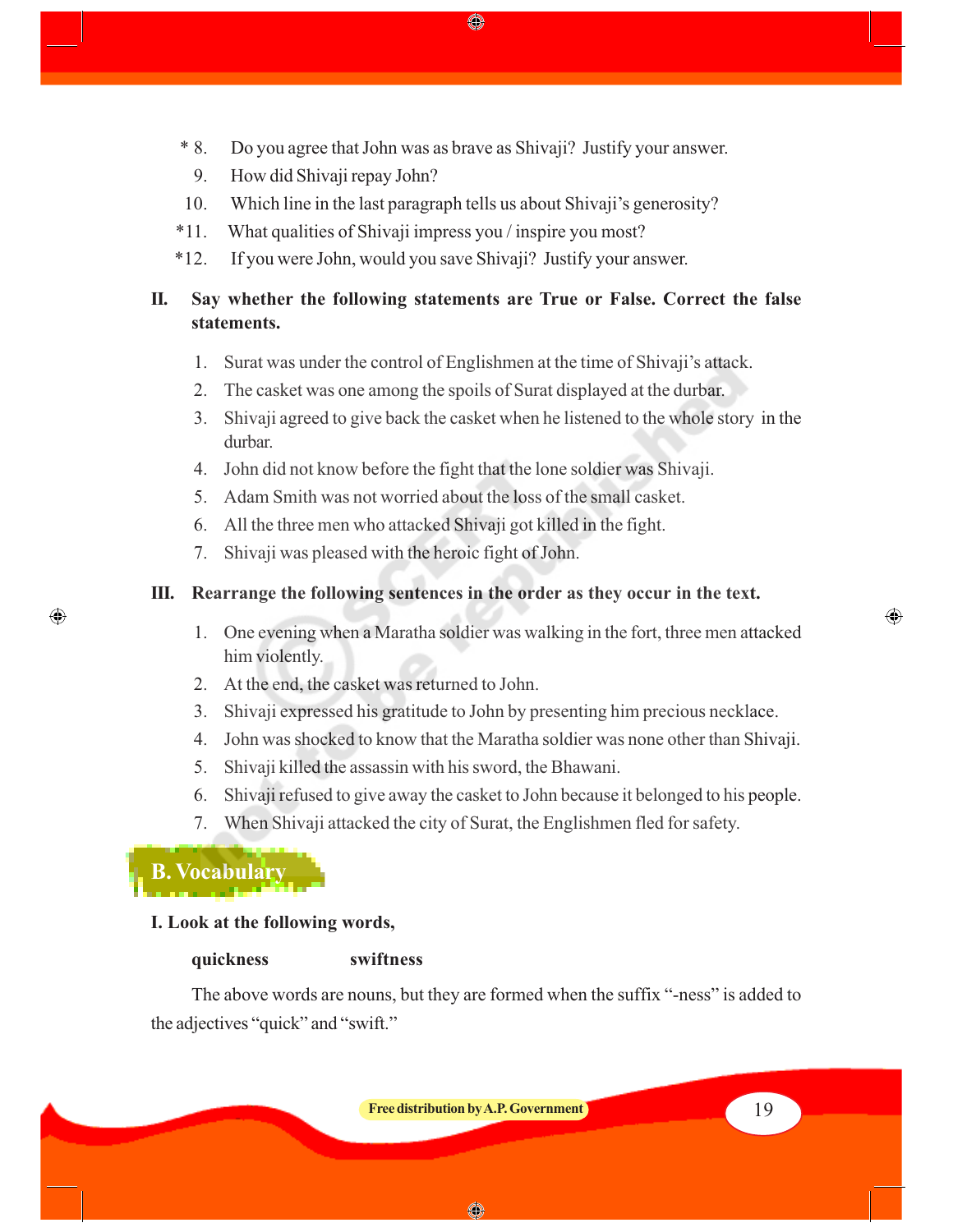**Read the passage again, pick out adjectives, and see if they take the suffix '-ness' to form nouns. Check your work using a dictionary. Then write them in your notebook.**

◈

**C. Grammar**

#### **Read the following passage. Observe the underlined words.**

It was the New Year's Day. It was celebrated by people all over the world. Sushma wanted to buy a bunch of flowers for her teacher. She rushed to the florist. But there was a huge crowd. With great difficulty, she bought one and quickly reached her school. When she entered the class, there were already a heap of greetings and bouquets on the teacher's table. But the teacher accepted Sushma's flowers as if they were special. Then she distributed a packet of sweets to all the children. It was a wonderful day for them.

*The above underlined words refer to a group of people or things. Such words are called "collective nouns".*

#### **I. Write sentences of your own using these collective nouns.**

| pile<br>herd<br>fleet<br>flock<br>bunch<br>group<br>army |
|----------------------------------------------------------|
|----------------------------------------------------------|

⊕

**II. Look at the words "secretly", "luckily", and "savagely". They are formed by adding the suffix "-ly" to the adjectives "secret", "lucky" and "savage". They are adverbs of manner. They tell us how an action happens.**

# **Read the following passage about Rohini and circle the adverbs of manner. Then pick out the verbs of action that refer to.**

Rohini was seriously preparing for the state level dance competition at Ravindra Bharathi. I went along with her mother to see the programme . We were comfortably seated in the first row of the auditorium. She appeared to be an angel on the stage, and danced wonderfully. We watched the programme enthusiastically. Though Rohini performed excellently, her mother was nervous as she waited for the announcement of the winner. After all the participants had finished, the judges took the stage. The results were announced. Unfortunately, Rohini missed the first prize. However, she accepted the second prize, a cheque for Rs.50,000, with tears in her eyes. She voluntarily donated the sum to an orphanage. The audience stood up and loudly applauded her saying "Rohini, you are really generous.'

 $\bigcirc$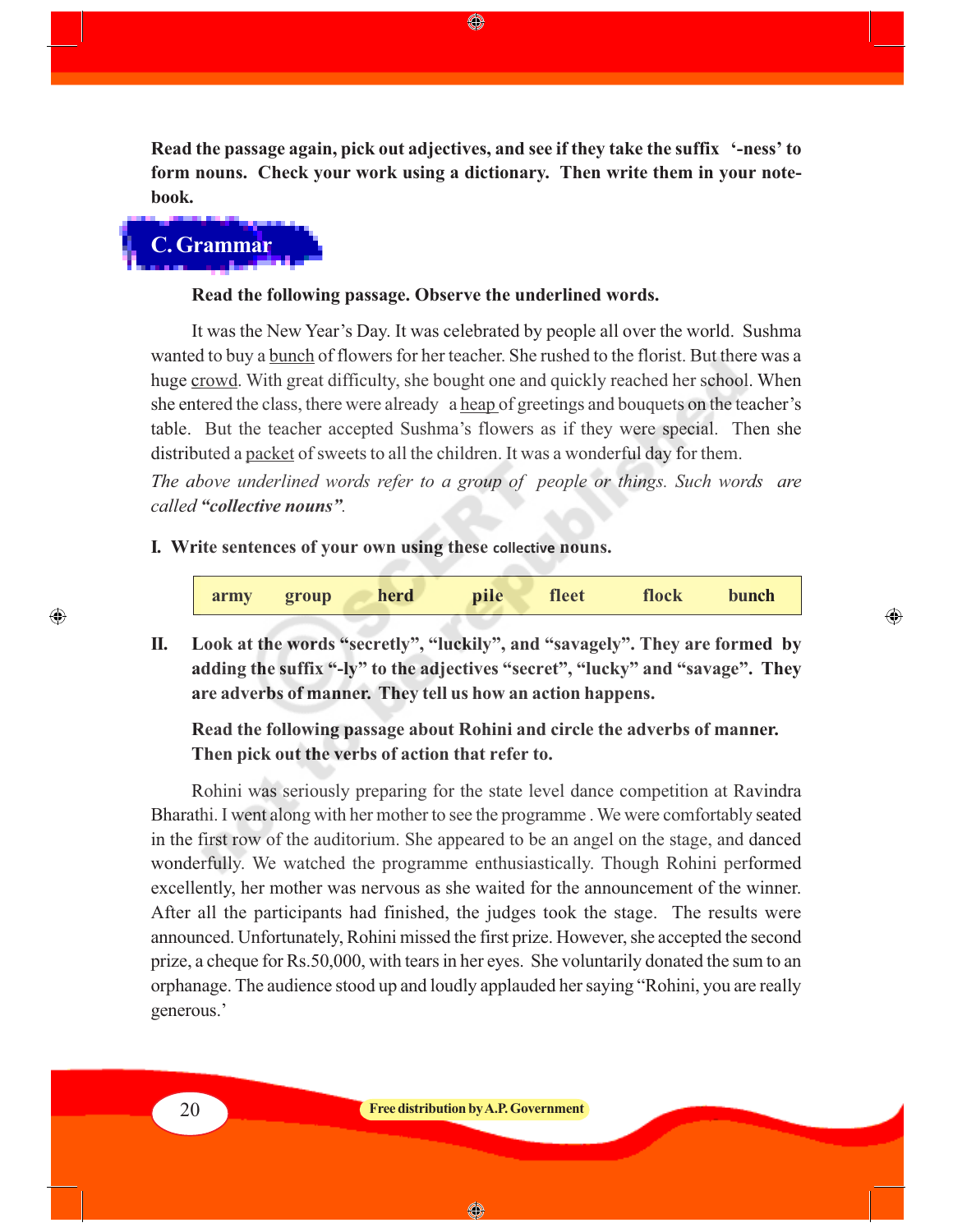**III. Fill in the blanks in the following conversation between Rohit and his father. Change the words in brackets into adverbs.** Father : Your exams are approaching. Are you studying ? (serious) Rohit : Yes dad, I'm studying all the subjects (careful) Father : Last time you failed in Maths. Are you working (thorough) on the exercises? Rohit : I've revised them several times. Now I can do them (confident)

◈

- Father : I hope you'll do the exam (excellent)
- Rohit : Sure, dad.



⊕

- **\*I. Write a paragraph on John focussing on his character. Also, talk about the reversal in the attitude of John and Shivaji about each other**.
- **II. Given below is a brief biographical sketch of Shivaji.**

Shivaji was born in Shivneri on 10th April, 1627 to Jijabai and Shahaji Bhosle. His father Shahaji was a nobleman in the royal court of Bijapur. Shivaji was named so after Lord Shiva of the Hindu mythology as his mother was an ardent Hindu devotee. Since childhood, Shivaji was brave and never feared anything. There were many instances in his childhood that showed he was a born ruler. At the young age of fourteen, he had the dream of building his kingdom. At the age of 20, he took out his very first military attack and captured the Torna Fort of the kingdom of Bijapur.

 After that, there was no stopping for him and he had a series of triumphs. Shivaji was known for his protective and fatherly attitude towards his citizens. He is remembered till date as a hero who worked for the welfare of his subjects and state. Shivaji breathed his last in 1680 after suffering from fever for three whole weeks.

**Based on the information given above and the information you already have, write a brief speech about Shivaji, which you are to deliver on the occasion of naming one of the Houses in the school as "Shivaji House." You may begin like this:**

#### Dear friends,

It's a matter of great pride and pleasure for me to talk about Shivaji, a brave Maratha king, also known as Chatrapathi.

Shivaji was a born ruler. …………………..................................

**Free distribution by A.P. Government 1988 1988 1988 21** 

◈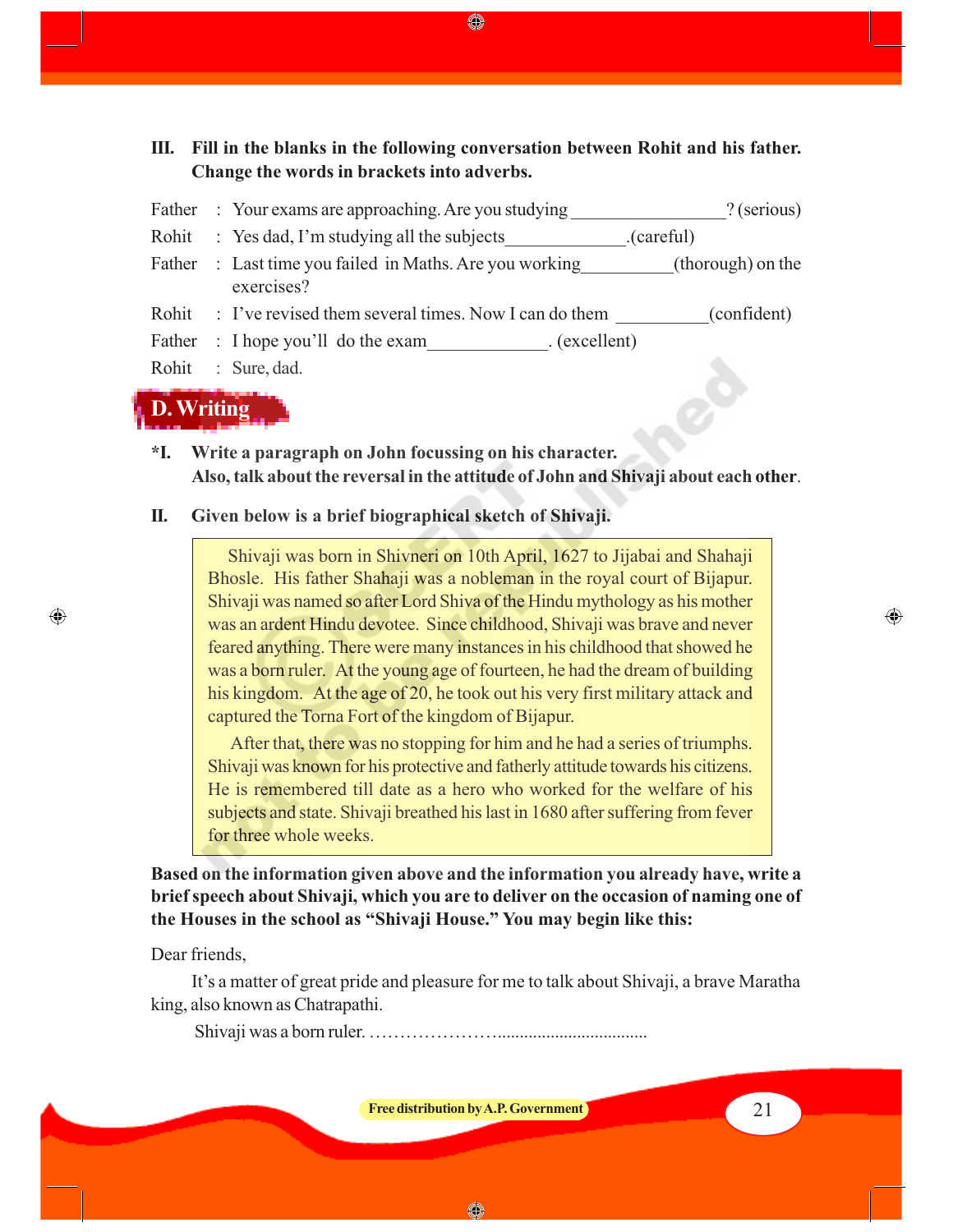# **How well did I write?**

| Fill in the boxes using yes/ somewhat/ no.       |  |  |
|--------------------------------------------------|--|--|
| I was able to explain / describe / narrate well. |  |  |
| The sentences I used were properly connected.    |  |  |
| I was able to express my ideas in apt words.     |  |  |
| The ideas were arranged in proper sequence.      |  |  |
| I used proper punctuation marks.                 |  |  |

 $\bigcirc\hspace{-0.3cm} \bigcirc\hspace{-0.3cm} \bigcirc$ 

# **How well did I edit my work?**

| Fill in the boxes using yes/ somewhat/ no. |  |  |  |
|--------------------------------------------|--|--|--|
| I deleted the excess words.                |  |  |  |
| I corrected the wrong forms of words.      |  |  |  |
| I corrected the punctuation errors.        |  |  |  |
| I added new words wherever necessary.      |  |  |  |
| I corrected the misspelt words.            |  |  |  |

 $\bigoplus$ 

# **E. Study Skills**

 $\bigoplus$ 

# **Study the following results.**

| <b>Notice Board</b>                                                                                                      |            |                     |            |
|--------------------------------------------------------------------------------------------------------------------------|------------|---------------------|------------|
| Z.P. High School, Jillelaguda, Ranga Reddy Dist. (A.P)<br>Percentage of marks of students in S.S.C. Examination in 2011. |            |                     |            |
| <b>Girls</b>                                                                                                             | Percentage | <b>Boys</b>         | Percentage |
| <b>Swathi</b>                                                                                                            | 86         | <b>Abhilash</b>     | 85.6       |
| <b>Swetha</b>                                                                                                            | 82         | <b>Farooq</b>       | 85         |
| <b>Naga Rani</b>                                                                                                         | 78         | Sai Krishna         | 79.6       |
| <b>Hemalatha</b>                                                                                                         | 69         | <b>Bhanu Prasad</b> | 67.6       |
| <b>Mamatha</b>                                                                                                           | 68         | <b>Uday Kumar</b>   | 76         |
| <b>Sruthi Geetha</b>                                                                                                     | 68         | <b>Vinod Kumar</b>  | 76.8       |
| <b>Manjula</b>                                                                                                           | 67.6       | <b>Masanna</b>      | 71         |
|                                                                                                                          |            |                     |            |

# 22 **Free distribution by A.P. Government**

 $\bigcirc$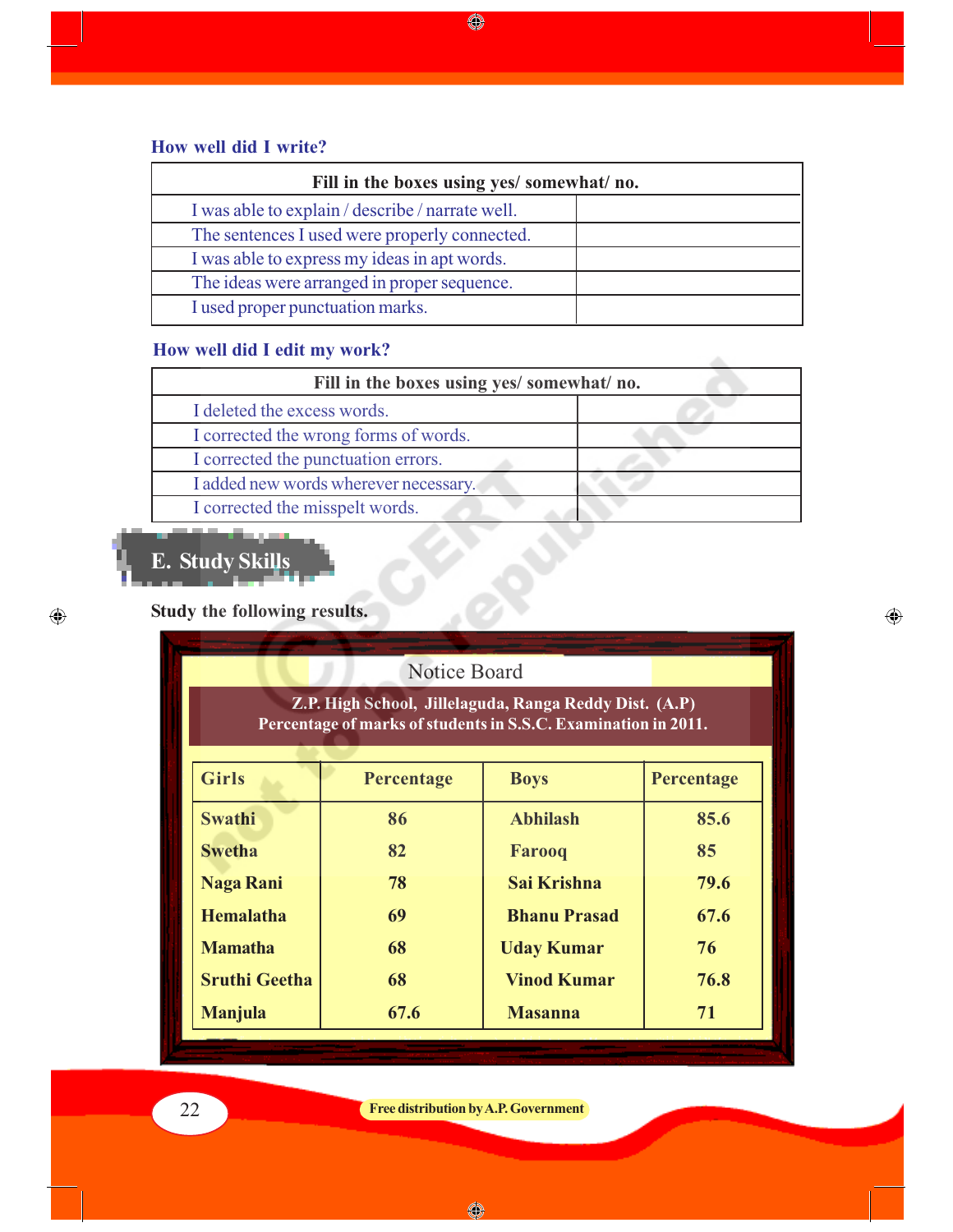# **Answer the following questions:**

- 1. Name the school topper.
- 2. Which two students scored equal percentage?
- 3. Who got the lowest percentage?
- 4. How many have scored eighty percent and above?
- 5. Comment on the overall performance of the students.
- 6. Who performed well, boys or girls? Support your answer.

# **F. Listening and Speaking**

 $\bigoplus$ 

**Your teacher will tell you an interesting story about a great person "Charaka." Listen carefully and do the following exercises.**

♦



 $\bigoplus$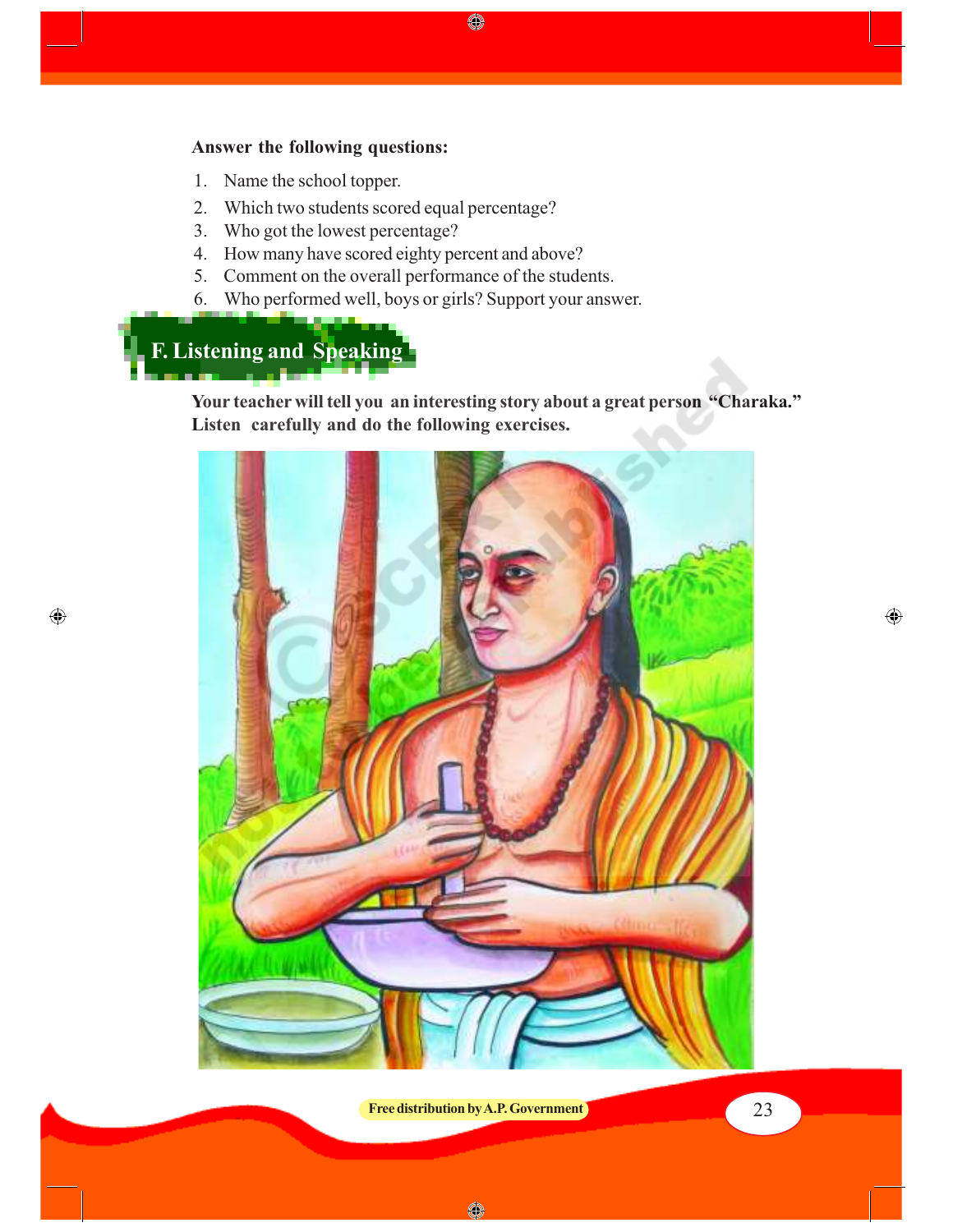**I. Fill in the blanks after your teacher has finished reading the story.** 1. Prevention is better than 2. Charaka presented the concept of digestion and immunity. 3. Charaka the anatomy of human body. 4. Charaka gave the number of present in the human body including  $\overline{\phantom{a}}$  . The set of the set of the set of the set of the set of the set of the set of the set of the set of the set of the set of the set of the set of the set of the set of the set of the set of the set of the set o 5. Charakasamhita is a great contribution in the field of 6. Charaka said that the heart is the controlling 7. The two ancient physicians who guided Charaka were and  $II.$  Tick  $\mathbb Z$  the correct answer. 1. A physician should have... a) impatience. c) arrogance. b) sense. d) patience. 2. The first person to find out the cause of human sickness was... a) Susruta. c) Charaka. b) Dharmapada. d) Charakasamhita. 3. Charaka was a great... a) surgeon. c) philosopher. b) physician. d) translator. 4. Charakasamhita was written... a) nearly twenty years ago. c) nearly twenty decades ago. b) nearly twenty centuries ago. d) nearly twenty five years ago.

⊕

◈

## **III.\* Group work**

 $\bigcirc$ 

Have you ever been to a historic place? Talk about it in your group. Describe the things that you liked / disliked.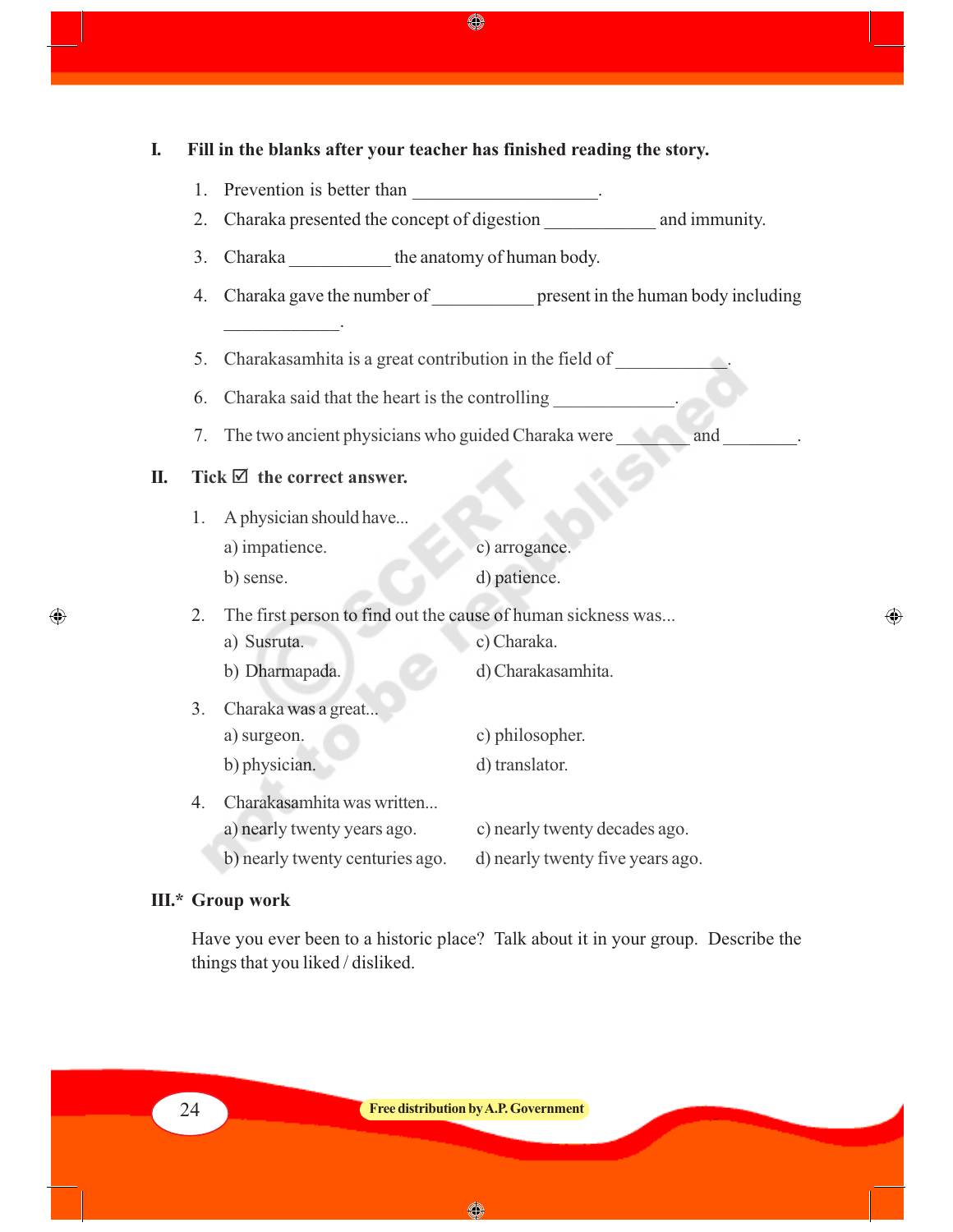

 $\bigoplus$ 

**Read the following poem.**



# **In the Bazaars of Hyderabad**

What do you sell, O ye merchants? Richly your wares are displayed. Turbans of crimson and silver, Tunics of purple brocade, Mirror with panels of amber, Daggers with handles of jade.

◈

What do you weigh, O ye vendors? Saffron and lentil and rice What do you grind, O ye maidens? Sandalwood, henna, and spice. What do you call,, O ye peddlers? Chessman and ivory dice.

What do you make, O ye goldsmiths? Wristlets and anklets and ring, Bells for the feet of blue pigeons Frail as a dragonfly's wing, Girdles of gold for dancers, Scabbards of gold for the king.

What do you cry, O ye fruitmen? Citron, pomegranate, and plum. What do you play, O ye magicians? Spells for aeons to come.

What do you weave, O ye flowergirls With tassels of azure and red? Crowns for the brow of a bridegroom, Chaplets to garland his bed, Sheets of white blossoms new-garnered To perfume the sleep of the dead.

 *- Sarojini Naidu*

**Free distribution by A.P. Government** 25

◈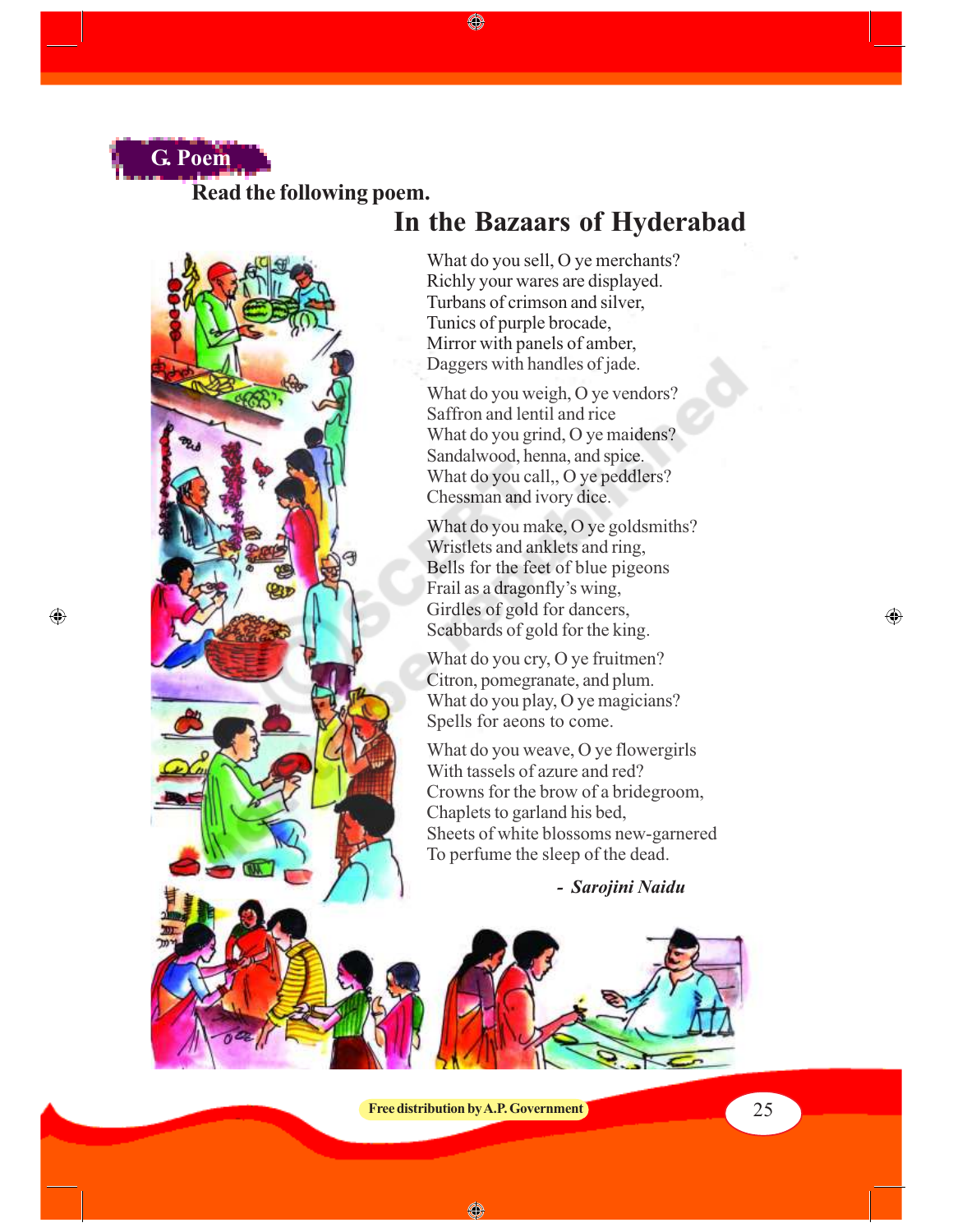

| O ye:             | a meaning "you" used in the past especially to address more than     |  |
|-------------------|----------------------------------------------------------------------|--|
|                   | one person                                                           |  |
| wares $(n)$ :     | goods that someone sells in a market or on the street                |  |
| $broade(n)$ :     | expensive thick cloth with a pattern woven into it                   |  |
| $amber(n)$ :      | a hard yellow-brown substance used for making jewellery              |  |
| $jade(n)$ :       | a precious stone used for making jewellery and art objects           |  |
| vendor $(s)$ :    | someone who sells something                                          |  |
| pedaler(s):       | someone who goes from one place to another selling things            |  |
| $ivory(n)$ :      | the yellowish white bone that an elephant's tusk is made of          |  |
| dice (n):         | a small block with six sides marked with spots                       |  |
| frail $(v)$ :     | thin and delicate                                                    |  |
| scabbards $(n)$ : | a cover for the blade of a sword or dagger                           |  |
| $a$ eon $(s)$ :   | an extremely long period of time                                     |  |
| tassels $(n)$ :   | a group of strings tied together at one end and fastened to clothing |  |
|                   | or objects for decoration                                            |  |
| $azure(n)$ :      | bright blue                                                          |  |
| chaplets $(n)$ :  | a circle of flowers and leaves that you wear on your head            |  |

|  |  |  |  | <b>How well did I read?</b> |  |
|--|--|--|--|-----------------------------|--|
|--|--|--|--|-----------------------------|--|

 $\bigoplus$ 

| Fill in the boxes using yes/ somewhat/ no.               |  |  |
|----------------------------------------------------------|--|--|
| I enjoyed reading the poem.                              |  |  |
| I got the idea of the poem on my own.                    |  |  |
| I got the idea with the help of my friends in the group. |  |  |
| The teacher helped me to understand the poem.            |  |  |
| I used the glossary given at the end of the poem.        |  |  |

 $\bigoplus$ 

- 5

# **Answer the following questions:**

- 1. What is the poet talking about in the first stanza?
- 2. What is that you like most about the poem?
- 3. Which words or images describe the grandeur of the market?
- 4. What impression do you form about the market?
- 5. \*When you happen to visit the bazaars of Hyderabad, what things in the poem come to your mind?

26 **Free distribution by A.P. Government**

◈

♦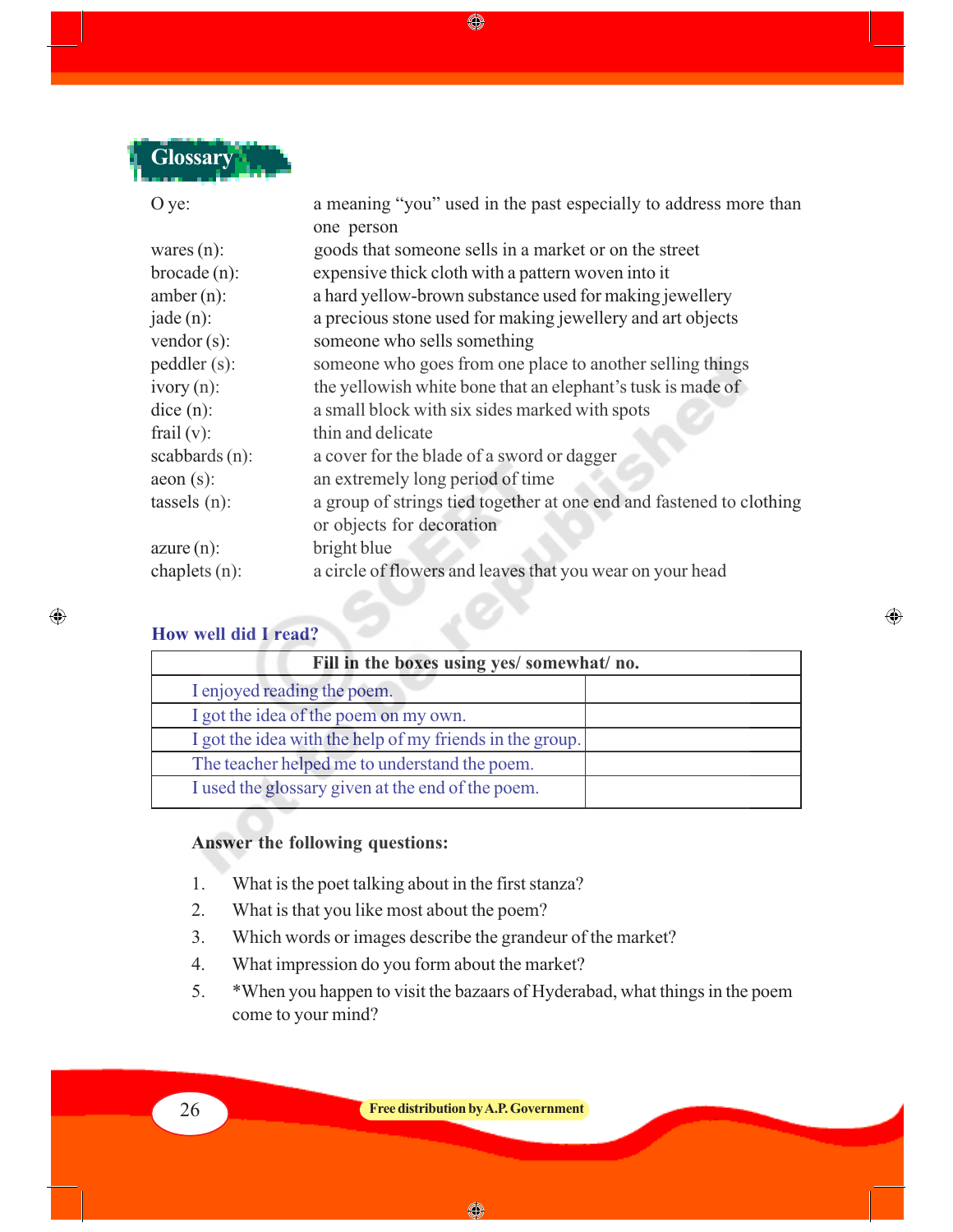# **H. Project**

 $\bigcirc$ 

**Collect details about some historical persons like Srikrishna Devaraya, Harsha, Ashoka, and write a biographical sketch. Display it on the wall magazine or publish it in the school magazine. Talk about the significance of their rule.**

◈

# **I. Extensive Reading**

**Read this biographical sketch of a famous musician.**

# **Tyagaraja, the Immortal Musician**

Tyagaraja was a gifted musician. He was also a great composer of songs. He composed as many as seven hundred songs in Telugu. There were three great composers in Carnatic music. They were, Tyagaraja, Shyama Sastri and Muthuswami Dikshitar. Among them Tyagaraja was the greatest and most famous. Tyagaraja was also a great saint. He was a great devotee of Lord Rama, whom he worshipped in his house every day. He even had "darshan" of the Lord, people say.

 Tyagaraja was born at Tiruvarur in Tanjavur District of Tamil Nadu on May 4, 1767. He was the third child of his parents, Ramabrahmam and Sitamma. They spoke Telugu at home. Tyagaraja had an elder brother named Panchapakesan or Jalpesan.



There was music in Tyagaraja's blood. His mother was a good singer. He had his first lessons in music from her. His father was a good scholar in Telugu and Sanskrit. He learnt both the languages from him. When he was seven years old, the family moved to a village called Thiruvaiyaru.

Tyagaraja was interested in music from his childhood. Even as a young boy he used to compose songs and write them on the walls of his house. Noticing his son's interest in music, his father took him to Sonti Venkataramayya, a musician at the court of King Sarabhoji of Tanjavur. Tyagaraja became his disciple and learnt music from him.

**Free distribution by A.P. Government 1988 1988 1988 1988 27** 

◈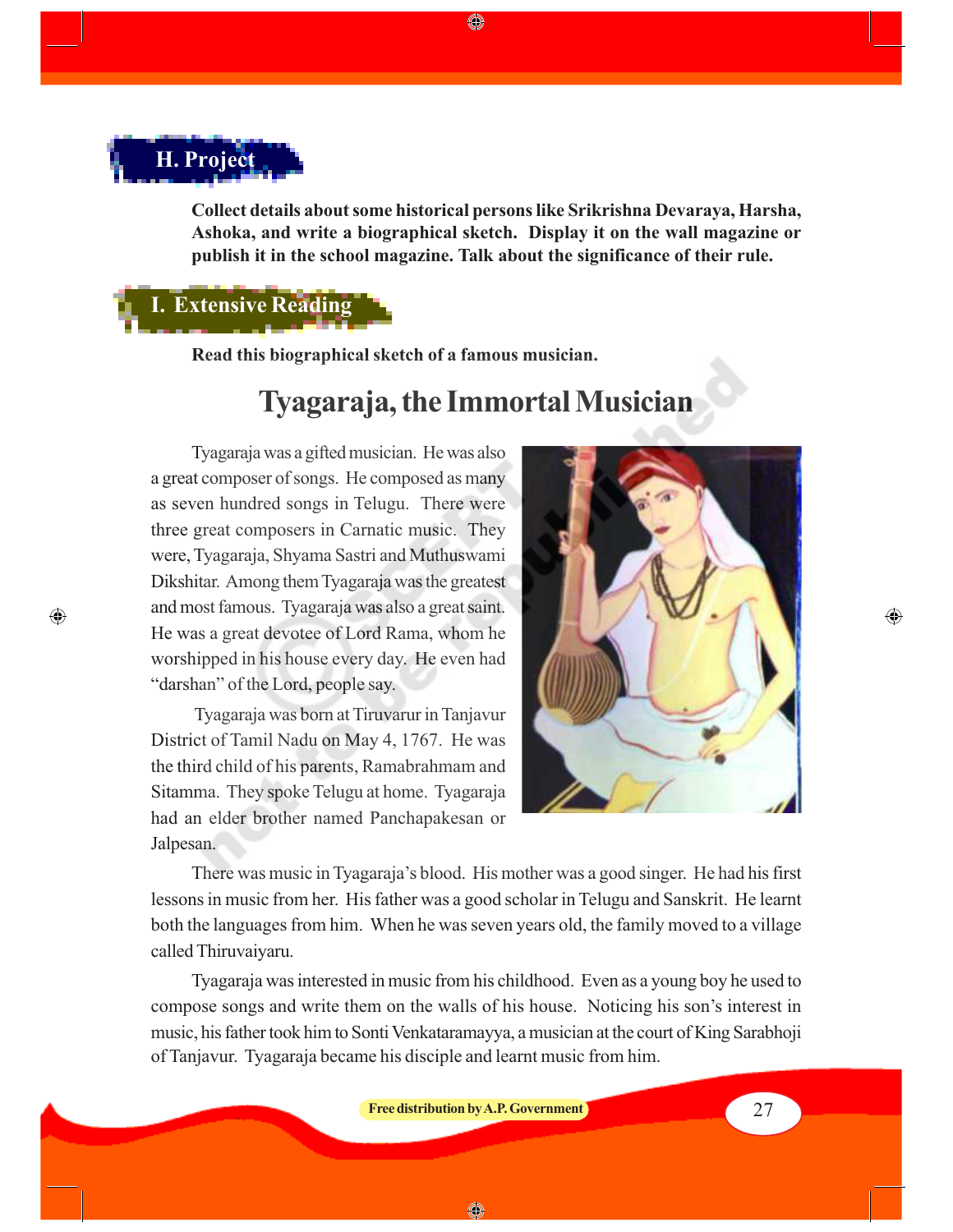

♠

When he grew up, he spent most of his time composing songs and singing them in front of the idol of Lord Rama in his house. He married at the age of eighteen. He had only one child, a daughter named Sitalakshmi. Once a week, he went along the streets singing songs in praise of God and maintained his family with what people gave him. He never cared for wealth. He did not want to join the royal court. But his elder brother, Jalpesan, wanted him to earn money through his music.

⊕

One day the Raja of Tanjavur invited Tyagaraja to sing in his court. He offered him a gift of fifty acres of land and a lot of gold coins. But Tyagaraja refused to sing in the King's Court. Jalpesan, his elder brother was wild with anger. "Your Rama is not going to give you food. Why don't you sing in the king's court? We can be rich and live a happy life." he said to Tyagaraja. But Tyagaraja did not heed his brother's words. Jalpesan took the idol of Lord Rama and threw it into the river Kaveri.

Not finding his deity at home, Tyagaraja was in a great sorrow. He composed many songs in praise of Lord Rama and sang them with great feeling. After two months he had a dream. In his dream, he saw the place where his idol of Lord Rama was lying. The next morning he went to the place, found the idol and brought it back home. In a joyful mood, he sang many fine songs in praise of his deity.

 $\bigoplus$